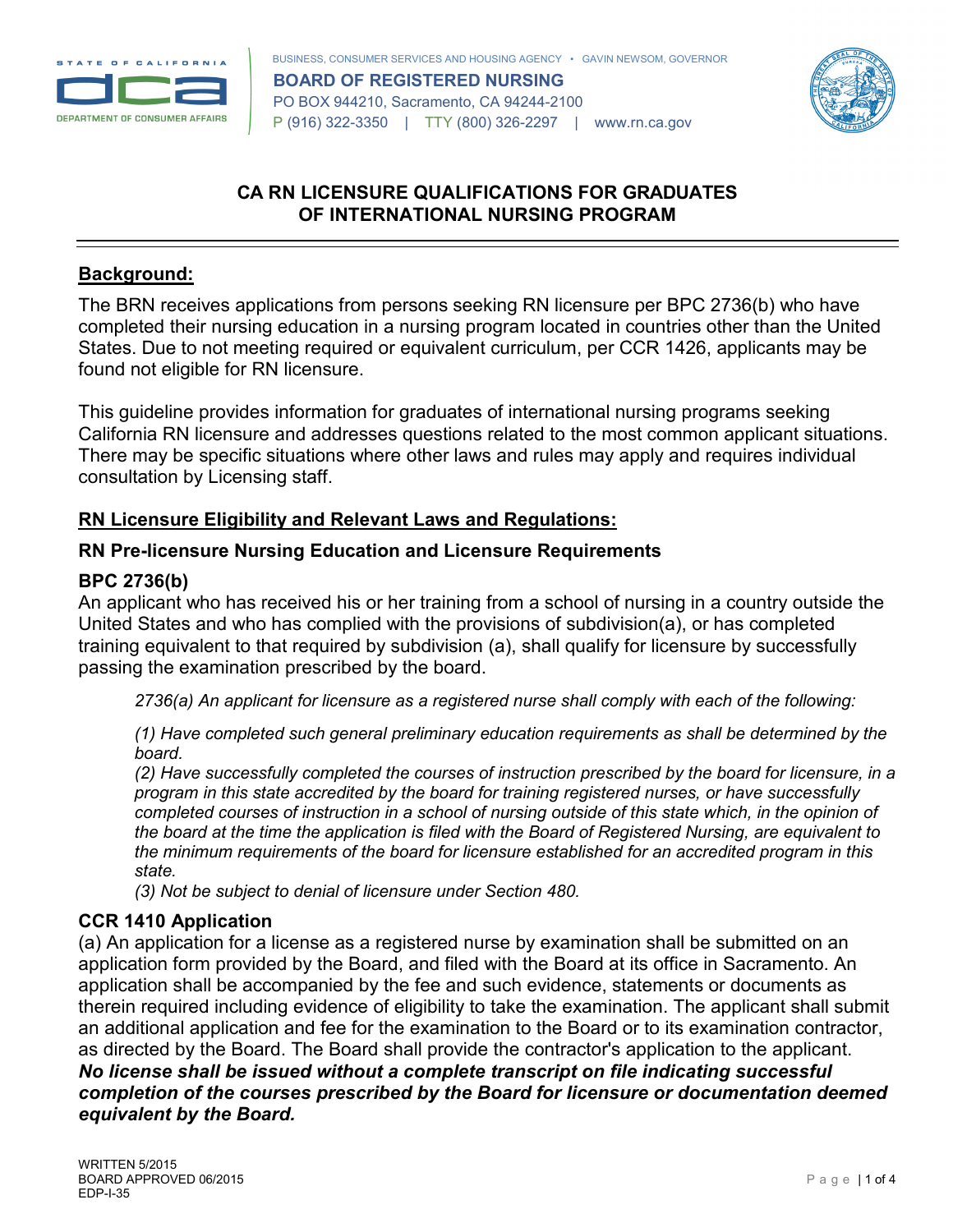# **CCR 1413 English Comprehension**

When the Board has reasonable doubt of an applicant's ability to comprehend the English language to a degree sufficient to permit him to discharge his duties as a Professional Nurse in this State with safety to the public, the Board shall require him to pass an examination to demonstrate such ability.

# **CCR 1426 Required Curriculum**

This section requires the following to be included in the curriculum:

- A. Prelicensure content: not less than **58 semester** units (87 quarter units)
	- Nursing: Theory **18 semester** units (27 quarter units) Clinical – **18 semester** units (27 quarter units)
	- Communications: Oral, Written, and Group **6 semester units** (9 quarter units)
	- Behavioral and Natural Sciences: **16 semester units** (24 quarter units). Usual courses include: Anatomy with lab, Physiology with lab, Microbiology with lab, and behavioral and social science courses, such as sociology, psychology, cultural diversity.
	- B. Courses include five content areas: **Medical-Surgical, Obstetrics, Pediatrics, Geriatrics, Psychiatric-Mental Health** [CCR 1424(d)].
		- Theory instruction and clinical practice for each of the content areas (Medical-Surgical, Obstetrics, Pediatrics, Geriatrics and Psychiatric-Mental Health) must be completed **concurrently**, i.e., both classroom and clinical experience must occur during the same instructional period.
		- Instructional outcomes will focus on delivering safe, therapeutic, effective, patientcentered care; practicing evidence-based practice; working as part of interdisciplinary teams; focusing on quality improvement; and using information technology. Instructional content shall include, but is not limited to, the following: critical thinking, personal hygiene, patient protection and safety, pain management, human sexuality, client abuse, cultural diversity, nutrition (including therapeutic aspects), pharmacology, patient advocacy, legal, social and ethical aspects of nursing, and nursing leadership and management.
		- Content to integrate: Nursing process; Basic intervention skills, Human development (birth to aged); Communication and interpersonal skills; Cultural patterns and diversity issues; Health and Illness concepts [CCR 1426(e)].
	- C. Hours of instruction: Minimum hours for nursing curriculum [CCR 1426(g)]:
		- The course of instruction shall be presented in semester or quarter units or the equivalent under the following formula:
			- 1. One (1) hour of instruction in theory each week throughout a semester or quarter equals one (1) unit.
			- 2. Three (3) hours of clinical practice each week throughout a semester or quarter equals one (1) unit.
				- Nursing Theory (For example 18 semester units 16 wk semester) = 288 hrs.
				- Nursing Clinical (For example 18 semester units 16 wk semester) = 864 hrs.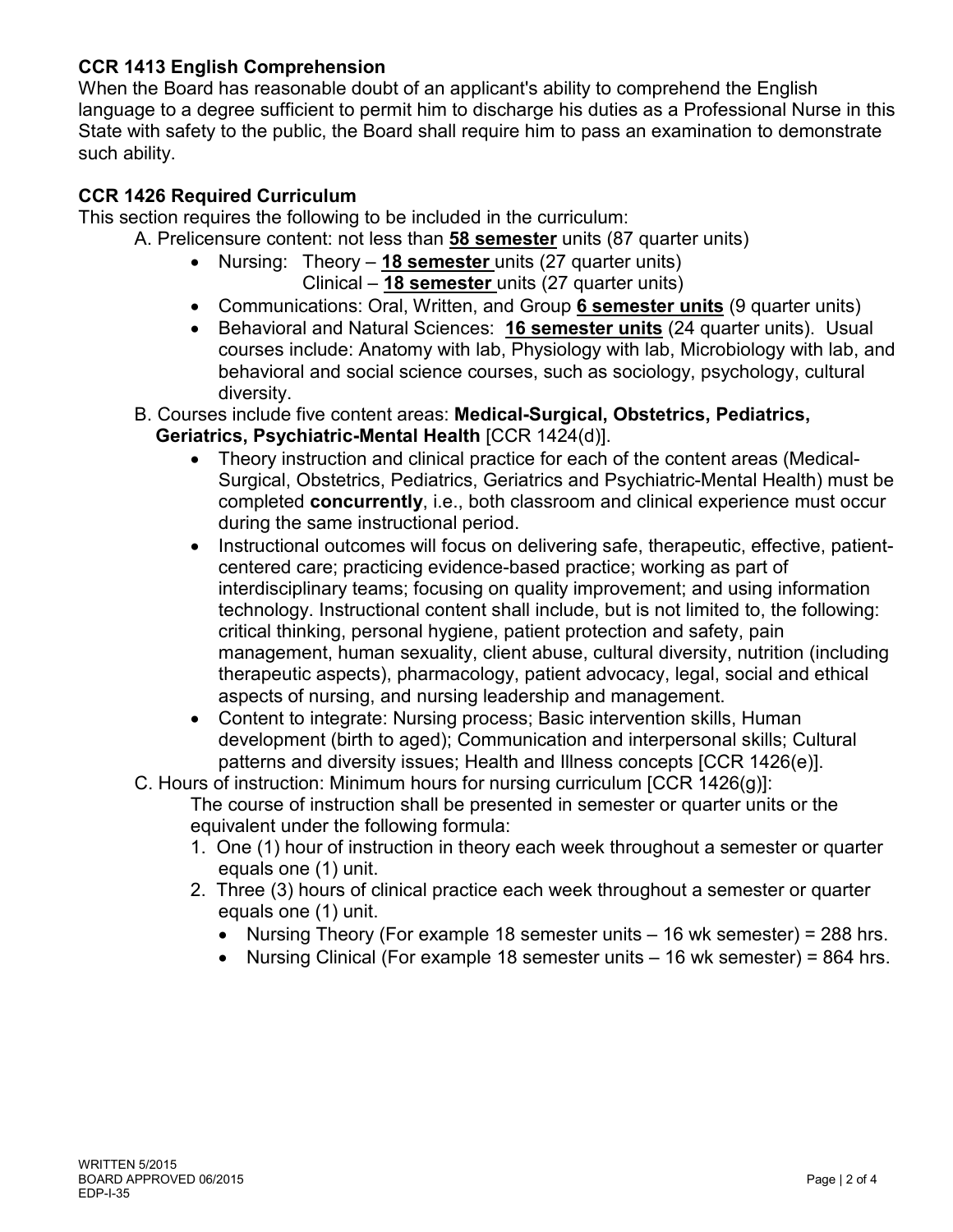#### **Required for RN licensure application:**

- 1. *Application for Licensure by Examination* **form and all required documentations per** instruction - Refer to<http://www.rn.ca.gov/applicants/lic-exam.shtml>
	- **a. Fingerprint Clearance**

# **b. Social Security Number and Tax Information: Required**

- Disclosure of your social security number is mandatory. Section 30 of the Business and Professions Code and Public Law 94-455 (42 USCA 405 (c)(2)(C)) authorize collection of your social security number. Your social security number will be used exclusively for tax enforcement purposes, for purposes of compliance with any judgment or order for family support in accordance with Section 11350.6 of the Welfare and Institutions Code, or for verification of licensure or examination status by a licensing or examination entity which utilizes a national examination where licensure is reciprocal with the requesting state.
- Individual Taxpayer Identification Number (ITIN) is accepted in place of SSN effective April 1, 2015.
- **c. Official Transcript from the graduating nursing school is required**
	- Transcripts must be in English and in original language. If transcript is received from the school only in a foreign language, it will require an English translation by a certified translator or translation service. (See Translation of International Academic Credentials instructions.)
	- Completed *Breakdown of Educational Program for International Nursing Programs* form and the *Request for Transcript* form by the nursing school.

**Note: Commission of Graduates of Foreign Nursing Schools (CGFNS)**  Passing the Commission on Graduates of Foreign Nursing Schools (CGFNS) examination is not required to be licensed in California. However, the Board will accept official copies of your nursing transcripts (including the clinical portion of your training) from this organization. A written request may be made to CGFNS by contacting them at (215) 222-8454 or 3600 Market Street, Suite 400, Philadelphia, PA 91904-2651. [www.cgfns.org](http://www.cgfns.org/)

**d. Copy of RN license or diploma from the country where you were educated,** if applicable, that allows you to practice professional nursing in that country. Provide copies of additional professional certificates, if applicable.

# **2. CCR 1413: English comprehension requirement**

When the Board has reasonable doubt of an applicant's ability to comprehend the English language to a degree sufficient to permit him to discharge his duties as a Professional Nurse in this State with safety to the public, the Board shall require him to pass an examination to demonstrate such ability.

In many cases, the Board may require additional information from the school in order to clarify course content and/or curriculum requirements. We may also request clarification for the amount of theory and clinical training completed. Additional processing time is needed for the evaluation of a curriculum from a nursing school in an International country. Nonresponsiveness of the International nursing school to the Board's request adds time to application evaluation. The Board may request that the applicant submit the school curriculum, catalog, and course materials to establish that the applicant meets CCR 1426 requirements.